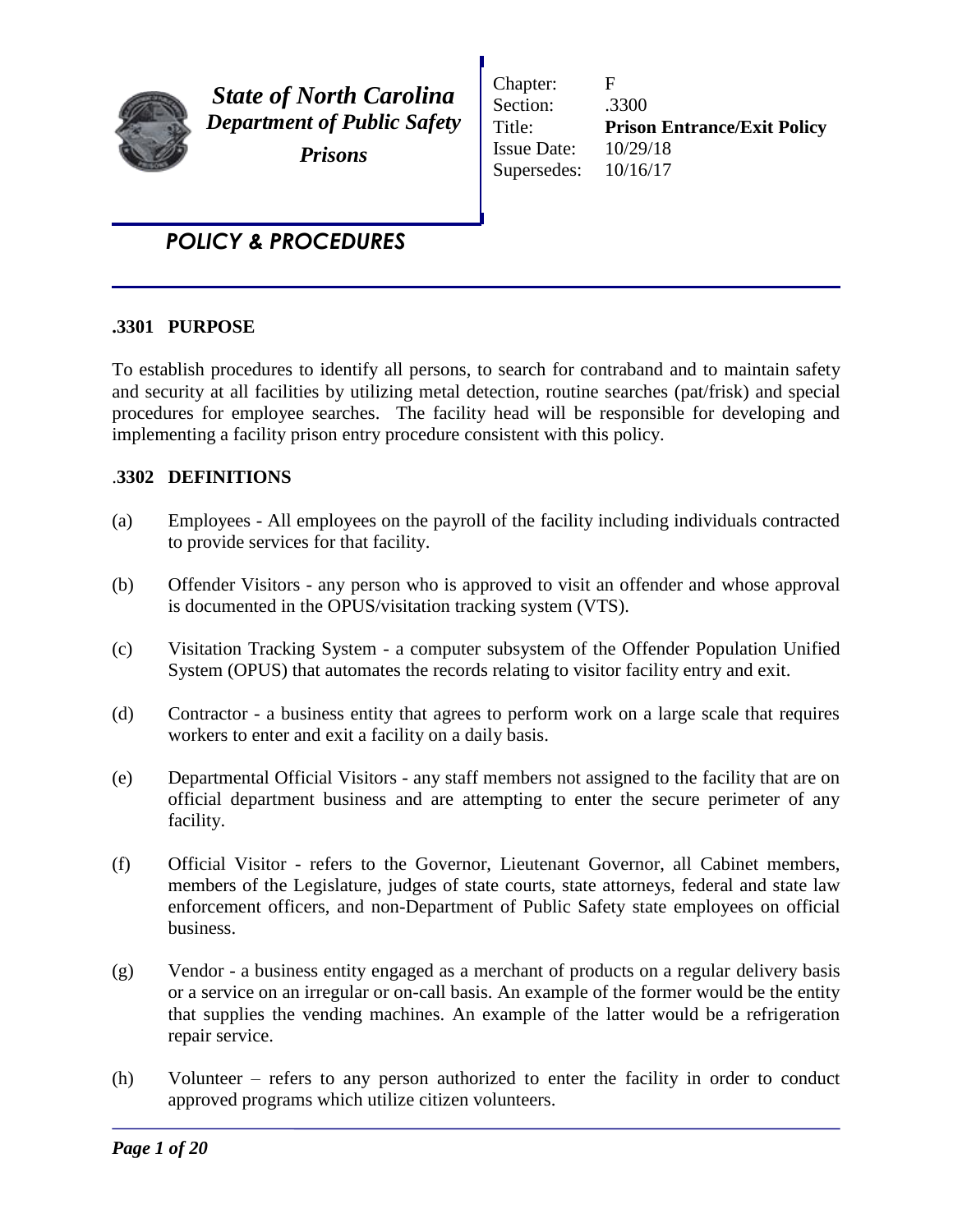- (i) Routine Search Pat and frisk searches with the person clothed. Can include the removal and search of outer garments, hat, gloves, shoes, and socks.
- (j) Complete Search A strip-search (removal of all person's clothing) and a search of the person's effects.
- (k) Authorized Items Any approved item authorized for entry into a prison facility but which is not authorized as accessible to the offender population.
- (l) Unauthorized Items Any item that is NOT authorized or approved for entry into a prison facility.

## **.3303 RESPONSIBILITY**

The Warden, Administrator, Superintendent, Deputy Warden, Associate Warden, Assistant Superintendents, Shift Captains, Unit Managers, Lieutenants, Assistant Unit Managers, Sergeants as well as the Entrance/Exit staff, will be responsible for ensuring compliance with this procedure.

The facility head is responsible for developing an SOP that includes specific procedures to address the entrance and exit of all persons, vehicles (including emergency response vehicles), and supplies for the facility. The Warden, Administrator, Superintendent, Deputy Warden, Associate Warden, Assistant Superintendents, Shift Captains, Unit Managers, Lieutenants, Assistant Unit Managers, Sergeants as well as the Entrance/Exit staff, will be responsible for ensuring compliance with this procedure.

#### **.3304 APPLICABILITY**

These procedures shall apply to all persons entering or exiting the primary entrance/exit of the facility. This does not include building or structures that are not in the confines of the facility or as otherwise indicated in this policy. Employees with inner-institution assignments and all visitors are processed through the main entrance of the institution. At close and medium custody facilities, staff/visitor entrance and exit points into the facility are restricted to one location. At minimum custody facilities, the entrance and exit points are determined by the superintendent.

# **.3305 PROCEDURES AT ALL FACILITIES**

- (a) Identification
	- (1) The officer/staff member(s) assigned to any entrance/exit point will be responsible for proper identification of all persons, including offenders, employees, and visitors entering and leaving the facility. All persons sixteen (16) years of age or older will be identified by utilizing a valid and current picture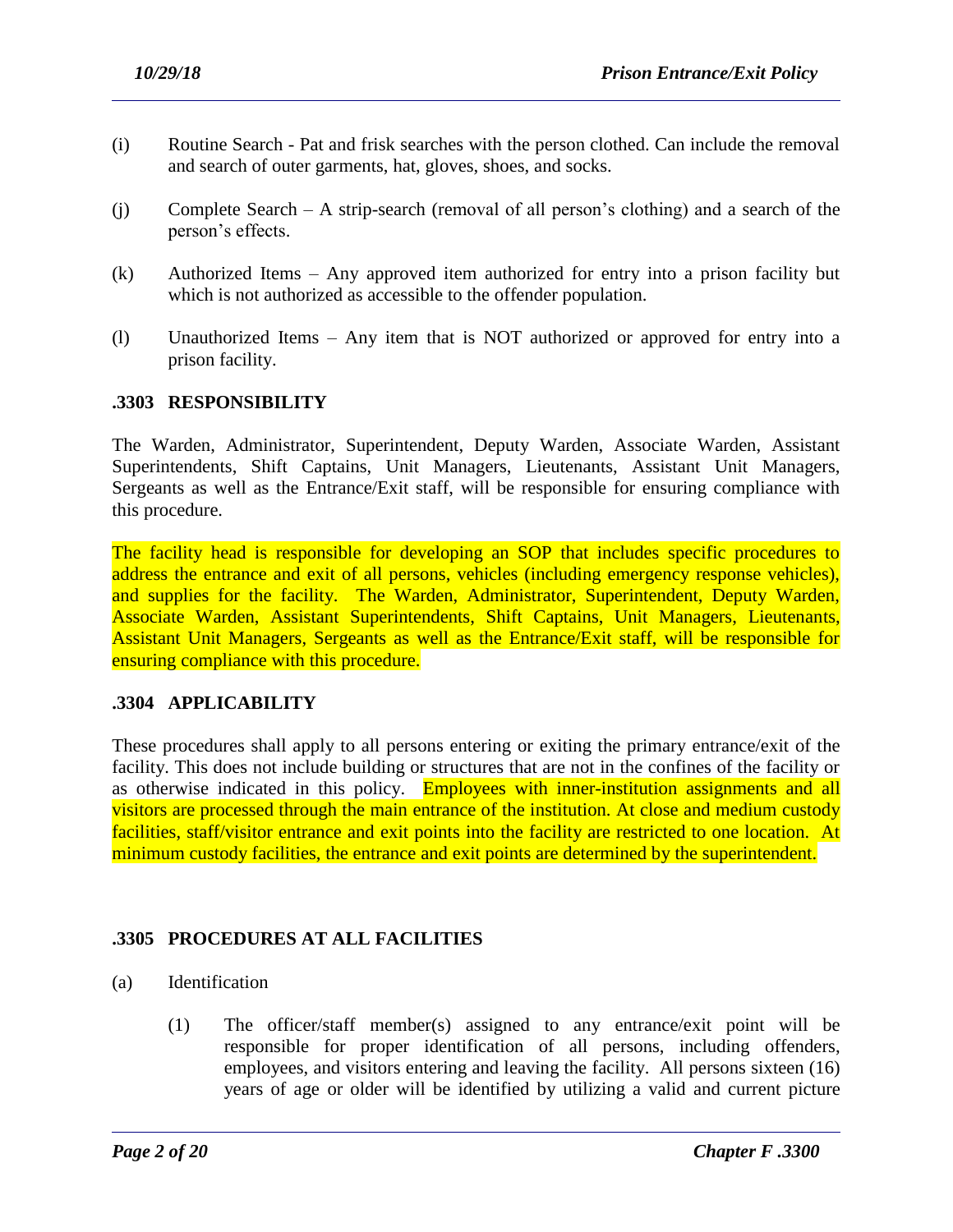identification card. Visitors under sixteen (16) must be identified by the supervising adult visitor who seeks to bring them into the facility.

- (2) Anyone authorized to enter who is not in possession of a valid NC Division of Prisons identification card will be positively identified and issued a temporary "Visitor" identification card by facility staff prior to being allowed entrance to the facility. Prior to departure, these temporary "Visitor" identification cards will be returned and the individual positively identified. Signs with instructions for visitors will be posted in English and Spanish."
- (3) Before entrance or exit is allowed, if there is any doubt about the identity of any person attempting to pass through an entrance/exit point, the officer will not permit the person to pass through until positive identification can be made. At no time should an outer gate or door be opened before everyone in the immediate vicinity has been appropriately identified.
- (b) General
	- (1) This procedure identifies authorized items that may be allowed into a facility. Any item not authorized is deemed unauthorized; the list of unauthorized items is not exhaustive. Unauthorized items may be reviewed by the facility head or designee for admittance into a facility.
	- (2) It is the responsibility of all staff and contractors to prevent the introduction of unauthorized items into the facilities, both refraining from bringing in such items themselves and by reporting any knowledge of the introduction of unauthorized items by others. Staff and contractors are expected to know at all times what items are authorized. Introduction of unauthorized items will not be excused by ignorance of this policy. Any staff member found to have violated this policy may be subject to disciplinary action up to and including dismissal.
	- (3) Staff members are responsible for ensuring that all items brought into the facility are authorized prior to entry.
	- (4) Unauthorized items will not be introduced into the facility by any staff member, vendor, visitor, volunteer, or other individual or group.
	- (5) Employees are required to provide information concerning other staff members, visitors, vendors, volunteers, or other individuals or groups who may be in possession of unauthorized items while within the confines of the facility. This information shall be passed on to the OIC and the respective section head for possible investigation. Employees who are found to have been aware of unauthorized items being brought in by others and who failed to report the same, shall be subject to disciplinary action up to and including dismissal.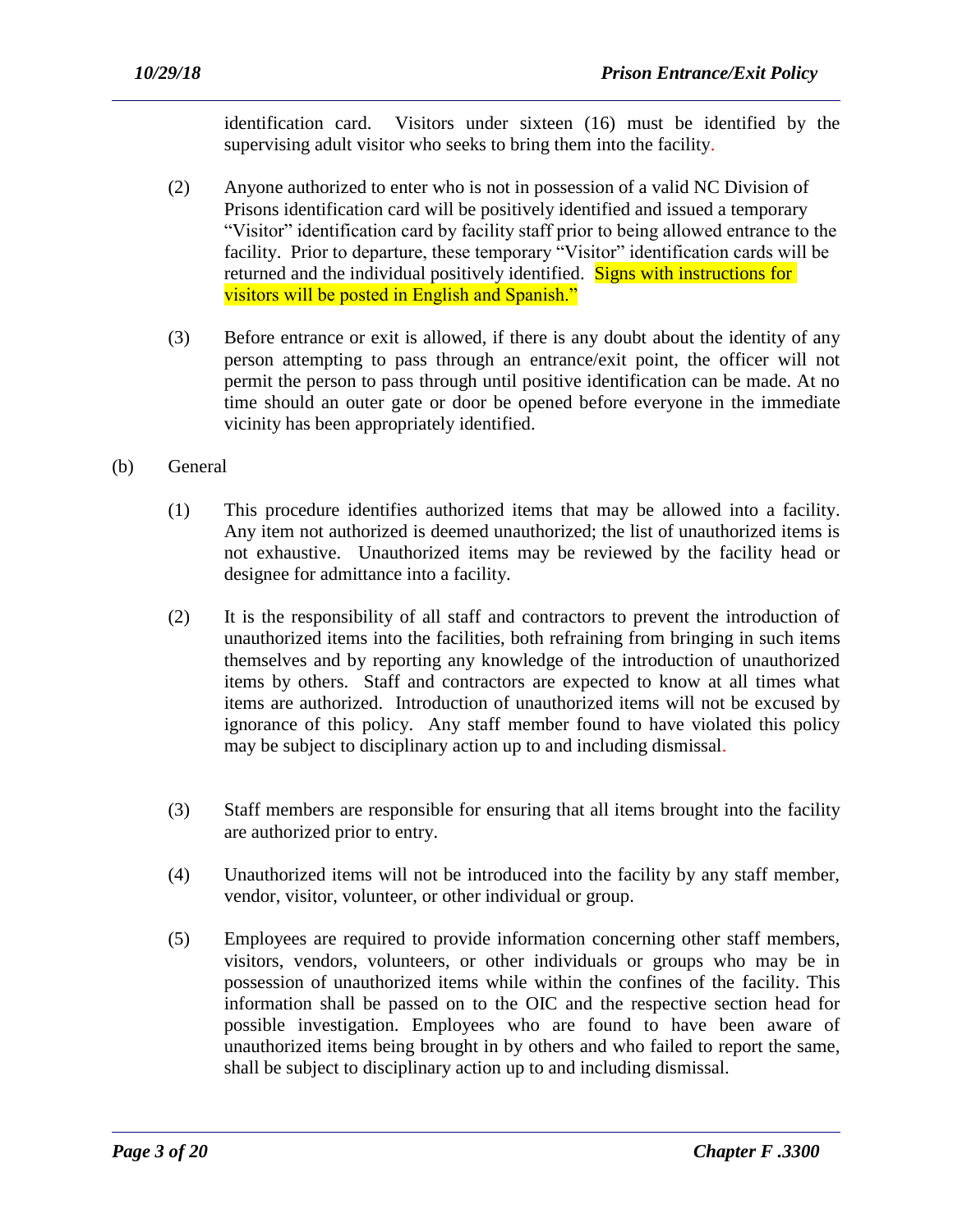- (6) Neither the Department of Public Safety, Prisons, nor any of its facilities assumes responsibility or liability for any item(s) or personal property that become lost or damaged. The loss or theft of any item while in the confines of the facility will be immediately reported to the OIC.
- (7) Unauthorized items may be returned to the employee/visitor's vehicles unless the item(s) violates federal law, state law, and/or departmental policies and is necessary evidence in an investigation at which time local law enforcement will be contacted.
- (c) Processing Employees, Official/Departmental Visitors, Vendors, and Volunteers
	- (1) A record of all visitors will be maintained. All official visitors, vendors, and volunteers who enter and exit the facility will sign in/out in the appropriate log book.
	- (2) Standards of dress for employees entering the facility are listed in the Division of Prisons Appearance & Grooming Regulation policy, A.0300.
	- (3) Departmental official visitors and employees will be processed through the Gatelog system, having their card swiped. The officer operating the Gatelog system computer will positively identify the employee by photo identification after their card has been swiped. If a facility does not have the Gatelog system, departmental official visitors will sign in/out in an appropriate log book. The staff member will present his/her departmental identification card to entrance/exit point staff prior to entering or exiting the facility.
- (d) Processing Offender Visitors
	- (1) Approved visitors sixteen (16) years of age or older, will be processed by requiring the presentation of acceptable forms of identification with a photograph during offender visitation hours. Visitors under sixteen (16) years of age must be identified by the adult visitor who will be responsible for them while inside the facility.
	- (2) Standards of dress for visitors entering the facility are listed in the Division of Prisons Visitation Policy/Procedures, B.0215 Appropriate Standard of Dress of Visitors section.
	- (3) Offender visitors will be registered utilizing the Visitation Tracking System (VTS) in OPUS.
	- (4) To avoid confusion, the number of visitors allowed in the registration area at any time will be stipulated by facility SOP's.
	- (5) In facilities housing medium and close custody offenders, upon completion of the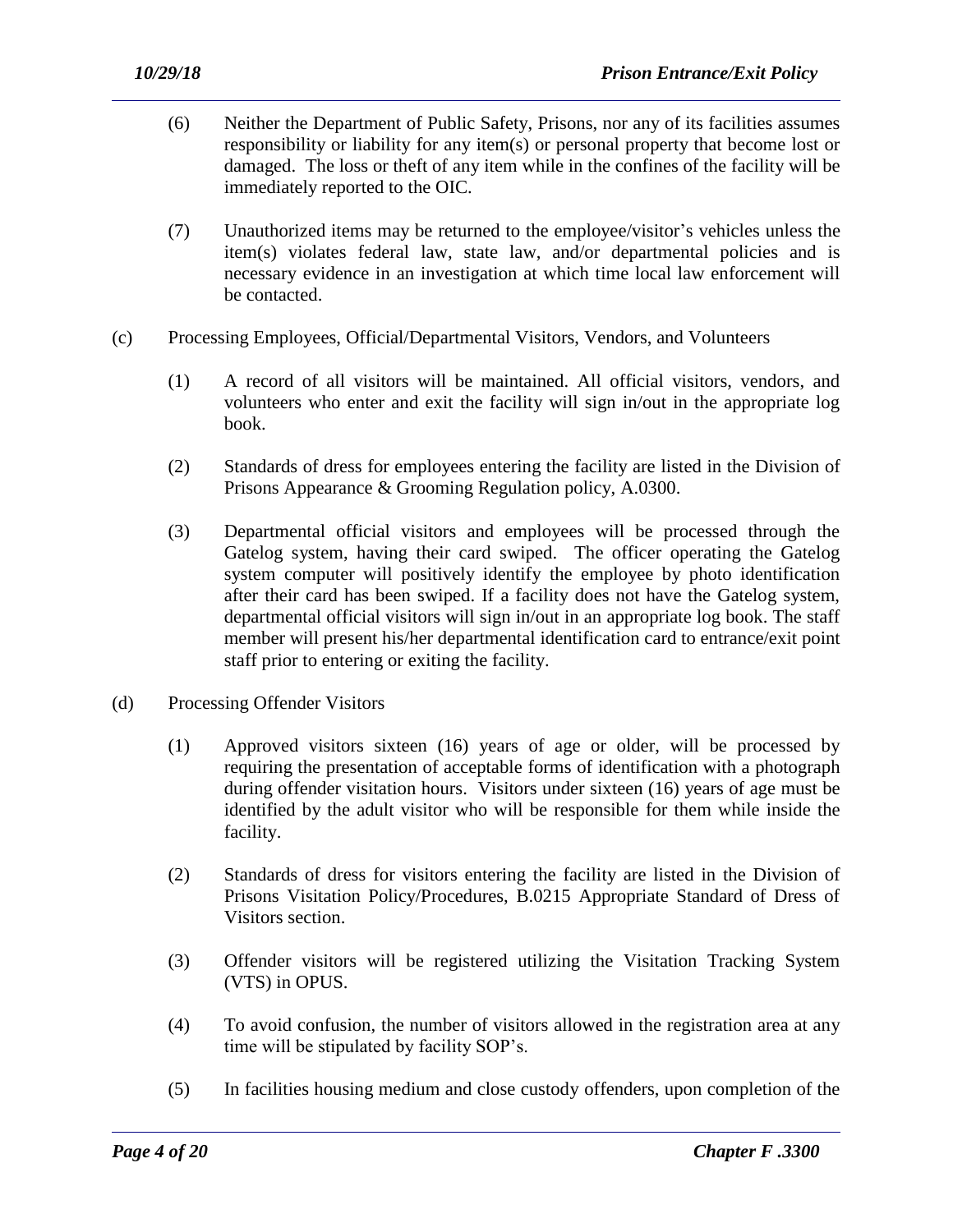visit, the visitor(s) will not be cleared to leave the visiting area until the offender with whom s/he was visiting is positively identified and secured in a strip search area or is under direct visual observation of an officer in an offender registration area.

- (6) Prior to departure each visitor will be positively identified. Facilities are authorized to search any person exiting a facility.
- (7) In the event that the automated system fails prior to or during visitation hours, a back-up batch job listing of approved visitors will be printed by designated facility staff and provided to the officer-in-charge. This list will be utilized to process visitors until such time as the automated system is operational.
- (8) All other aspects of the visitation including acceptable form of identification and visitor registration are addressed in the DOP Inmate Visitation policy, D.0200.
- (e) Processing of Contractors at all Facilities
	- (1) Each contractor and subcontractor (section .3302(c)) will provide the following information on each of their employees prior to entrance into a correctional facility. This process will include each individual associated with the project during each phase through completion:
		- full name;
		- gender;
		- race:
		- physical address;
		- telephone number;
		- date of birth:
		- drivers license number;
	- (2) With the intent of maintaining security upon the facility grounds, a background check will be made upon all persons employed by the contractor who will work on the project.
	- (3) These background checks will be submitted to the facility head, or designee, for review. Prisons, represented by the facility head or designee, reserve the right to reject any person whom it determines may be a threat to the security of the facility.
	- (4) Any individual with an arrest or conviction history will be evaluated on a case-by case basis to determine whether entry will be approved.
	- (5) No ex-offender will be considered for entrance into a facility until at least one (1) year has elapsed since release from custody of Prisons or other county/state/federal correctional agency. An ex-offender who has been found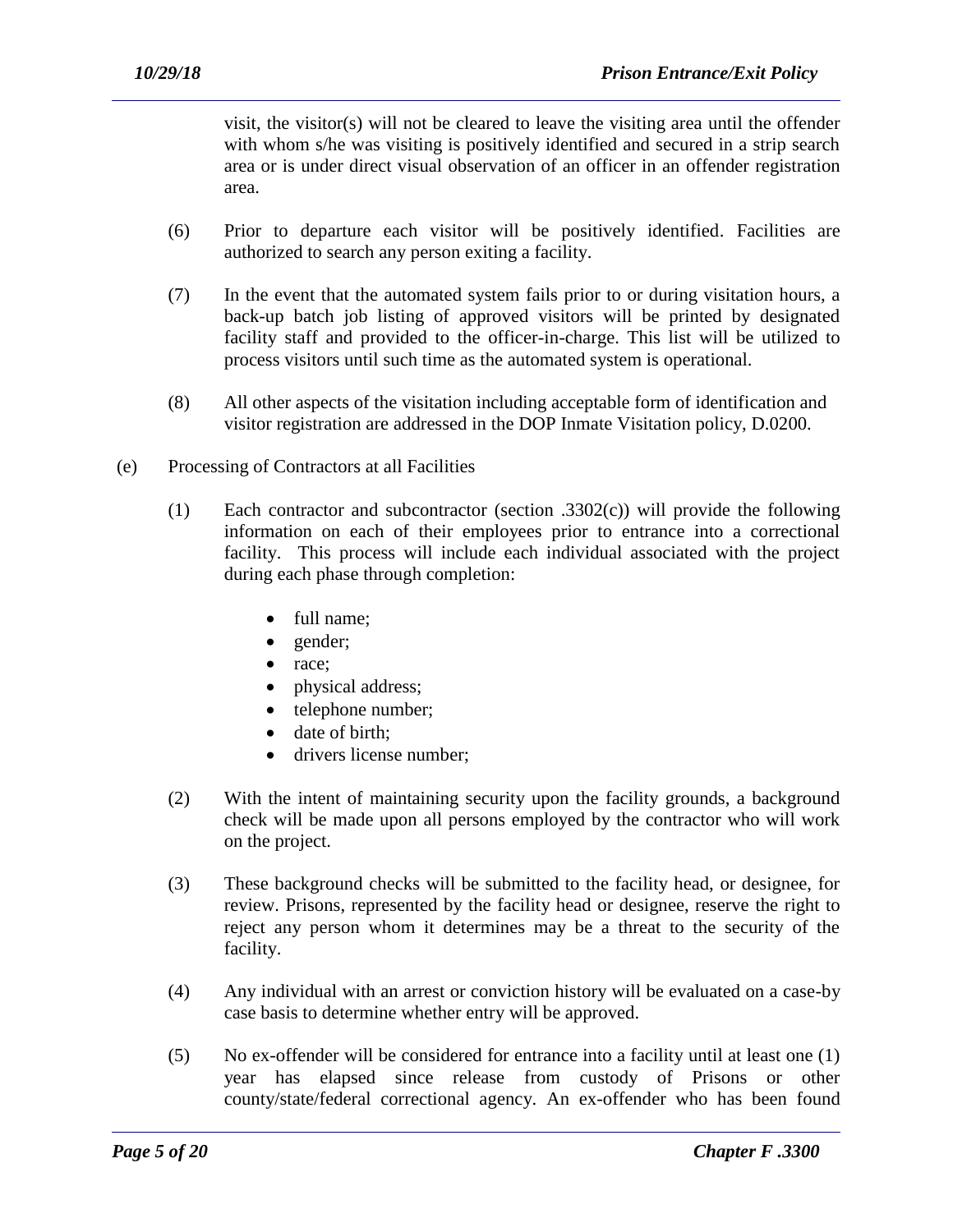guilty of assaulting correctional staff or law enforcement or of escaping from a correctional facility will not be permitted entry.

- (6) No individual under supervised probation will be allowed entrance into a facility unless approved by the facility head or his/her designee.
- (7) An ex-offender's record of facility adjustment and/or adjustment to supervision will be evaluated and considered prior to approval.
- (8) No former employee who was terminated or resigned under investigation will be permitted entry.
- (9) Tool control for contractors will be in compliance with the requirements specified in the DOP Tool Control policy, F .2700.
- (10) Contractors and their employees will maintain picture identification upon their person at all times.
- (11) Volunteers and contract service providers may be allowed to bring in items approved by this policy with the exception of personal radios, which are not permitted by these visitors.

## **.3306 PERSONAL PROPERTY**

- (a) AUTHORIZED ITEMS FOR STAFF: Approved items must not be accessible to the inmate population. These items must remain under close control by the employee or secured in the immediate work area at all times.
	- (1) Personal Clothing Personal coats, sweaters, or rain gear are permissible provided they are secured in a locker with no offender access and/or maintained in the employee's immediate work area. No excess clothing will be allowed past Master Control. All personal clothing items are subject to review by the facility head or designee.
	- (2) Personal Photographs Staff may bring personal photographs into the facility once authorized by the facility head or designee. However, at no point should these items be displayed in a manner that would permit unauthorized viewing by offenders.
	- (3) Umbrellas Under no circumstances will umbrellas be allowed past Master Control or in any area where inmates may gain access. Custody staff are not permitted to carry umbrellas in the performance of their duties as they will be issued appropriate Division-approved rain gear. Umbrellas will be stored in the entrance breezeway in the designated storage area. Exceptions will be approved by the facility head when employee work locations are significantly separated in distance from the primary umbrella storage area and these work location paths are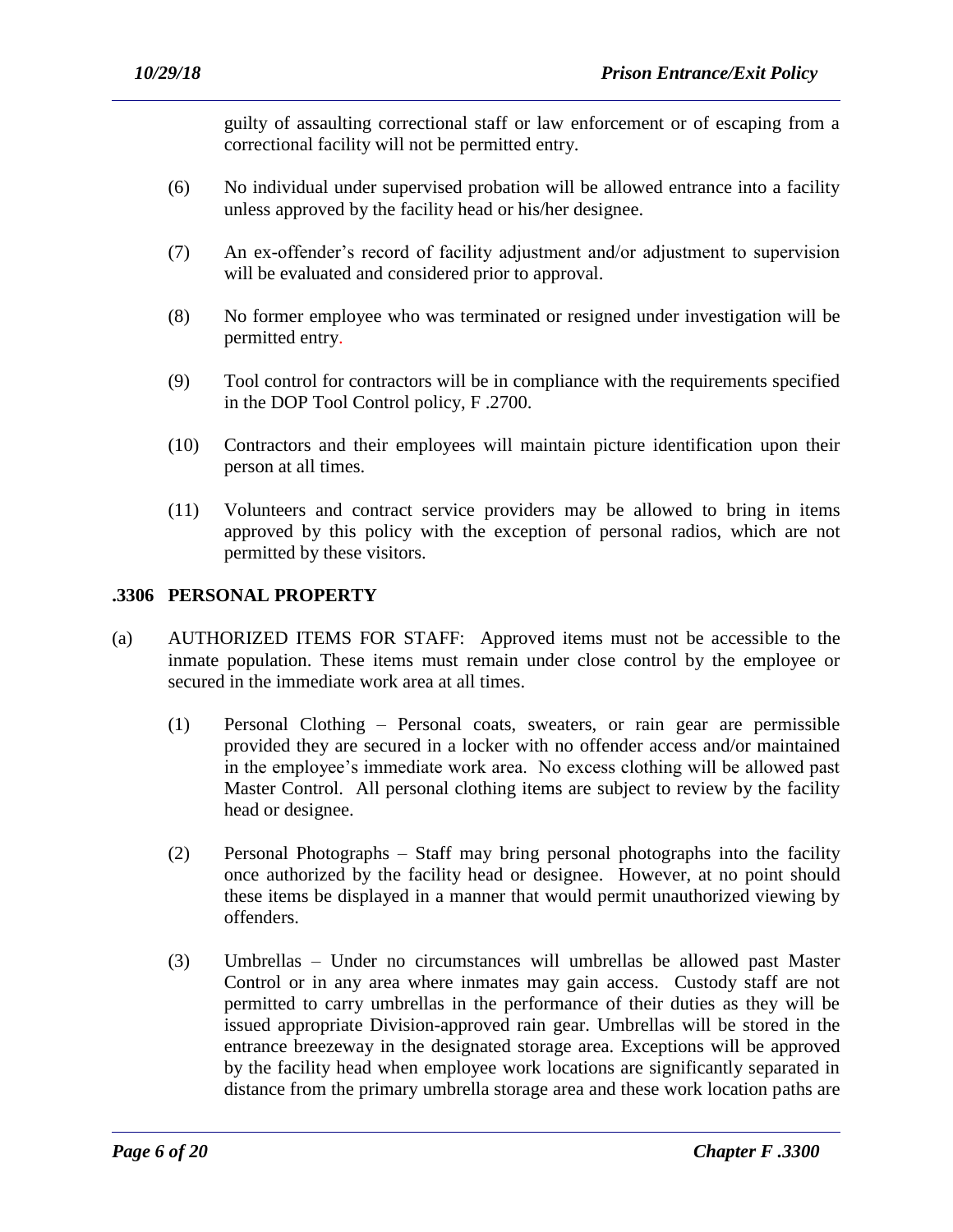not protected by covered shelter. In such circumstances, umbrellas will be secured under lock and inaccessible to inmates when not in use. Under no circumstances will umbrellas be left at the facility upon completion of the shift.

- (4) Needle Stick Gloves- Staff may obtain their own personal pair of search gloves at their own expense from a law enforcement vendor or use those made available by the department.
- (5) Personal Radios- Employees assigned to an office setting may be authorized, by the facility head or designee, to bring a personal radio into the facility.
- (6) Medication
	- (A) Employees are authorized to bring into the facility only the amount of prescription and non-prescription medication to be taken during a normal working day. The medication should be carried in its container to work. A necessary dosage for work may be brought into the facility while the rest must remain secured in the vehicle. Additional medication, both prescription and non-prescription may be stored in the employee's vehicle.
	- (B) Employees shall immediately report any lost or missing medication to the Shift OIC. When reporting this, the employee should provide any information concerning the name of the medication(s) and offer any assistance in locating same.
- (7) Vehicle Keys- NCDPS staff shall be authorized to enter facilities with vehicle keys.
- (8) Female Personal Hygiene- NCDPS female staff shall be authorized to enter facilities with female personal hygiene items. This authorization does not include cosmetic items.
- (9) Glasses- NCDPS staff shall be authorized to enter facilities with glasses.
- (10) Pocket Notepad, Pocket Calendar and Writing Utensils- In order to adequately perform job functions, NCDPS staff shall be authorized to enter facilities with the aforementioned items.
- (11) Carrying Devices: Items designed for the sole purpose of transporting staff meals and/or articles associated with work functions in and out of the facility. In general, these items should be removed at the end of each workday. All carrying devices will be searched in accordance with section .3307 of this policy.
	- (A) Briefcases are not permitted without prior approval by the Facility Head.
	- (B) Carry bags/containers will be allowed in accordance with the following: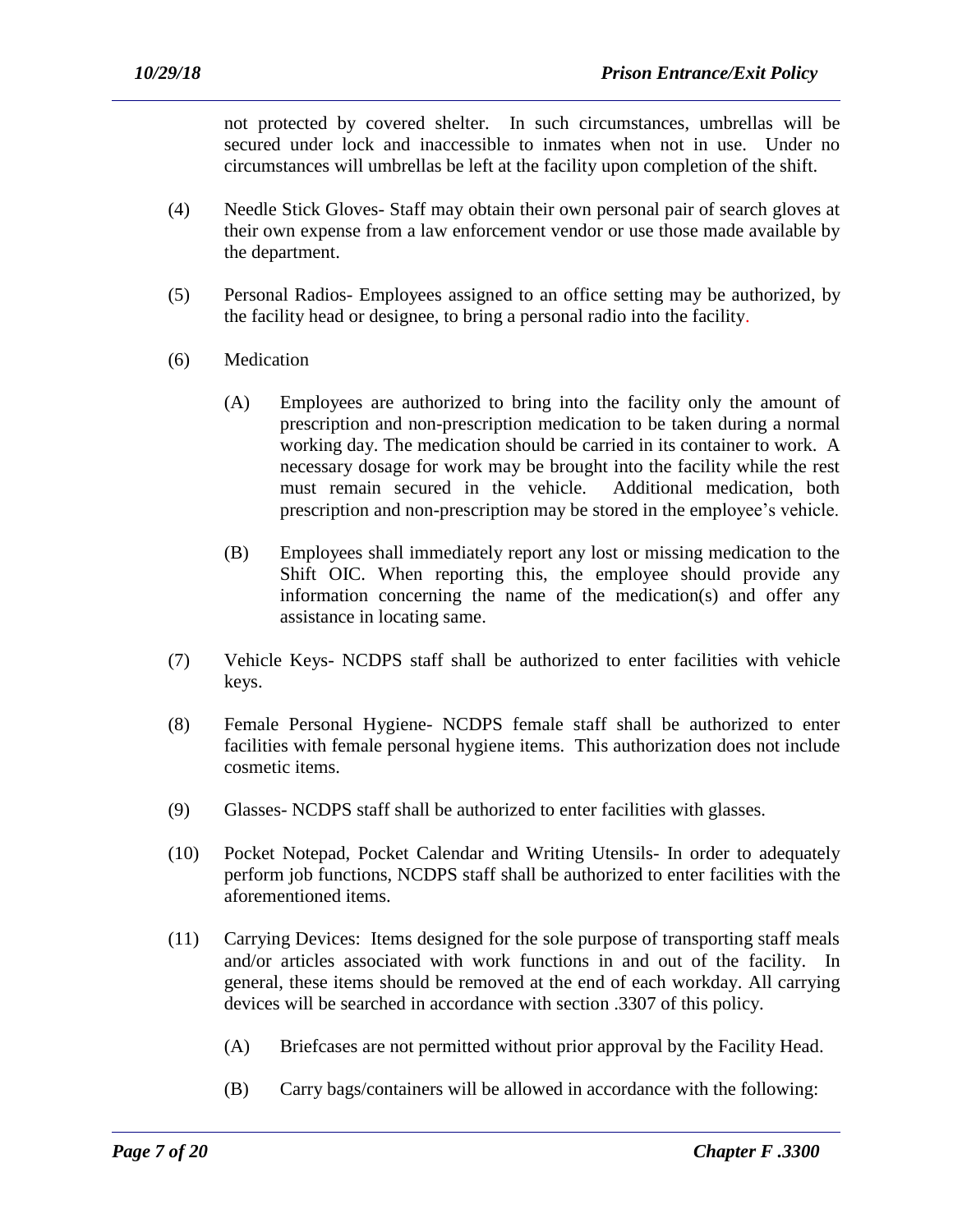- (i) Clear purses not to exceed 10"x 12"x 6" containing authorized items only.
- (ii) Clear gym bag or clear backpack of reasonable size. Clear gym bags or clear backpacks are not permitted in areas accessible to inmates and must be secured in a locker located in staff locker rooms. (if applicable) Clear gym bags or clear backpacks will contain exercise clothing or authorized items only.
- (iii) Clear Coolers/lunch boxes: Plastic or nylon type, external dimensions may not exceed 15"x 9"x 12". Only one cooler allowed per staff member. Coolers/lunch boxes must be kept in a secure location (a locked office, refrigerator or personal locker). Clear Coolers/lunch boxes shall contain food or authorized items only.
- (iv) Unopened plastic beverage containers: Various size containers are allowed within the facility but the amount will not exceed one, two (2) liter container or smaller plastic beverage containers equal to or less than the two liter amount. Beverage containers made from any other substance (i.e. glass or aluminum) will not be permitted.
- (v) Non ceramic type plastic or aluminum coffee cups/mugs are permitted but must be void of liquid contents for inspection when passing through a facility entrance/exit point.
- (vi) Clear food containers: All food items entering the facility must be placed in clear plastic, rubber or silicone food containers, clear plastic bags and/or wrapped in clear plastic wrap. All food and beverage items must be transported in a clear wrapper or container that permits visual inspection. Frozen microwave meals must be in a frozen state, and may be searched in the original container if such container displays a clear wrapping sealed by the manufacturer. Outside food deliveries made to the facility must be in the vendor's original packaging and will be subject to inspection prior to entering the facility. Food containers must be secured in a refrigerator, locked office or a personal locker.
- (12) Cell Phones/Pager: Cell Phones and/or pagers are not permitted within prison facilities, with only the following exceptions:

- (A) Departmental Official Visitors and Law Enforcement Officers (SBI. FBI, Local Law Enforcement) will be authorized to retain their cell phone or pager designated for official business when entering a prison facility.
- (B) PERT, HNT, SOTIT & SORT teams, Canine Handlers, will be authorized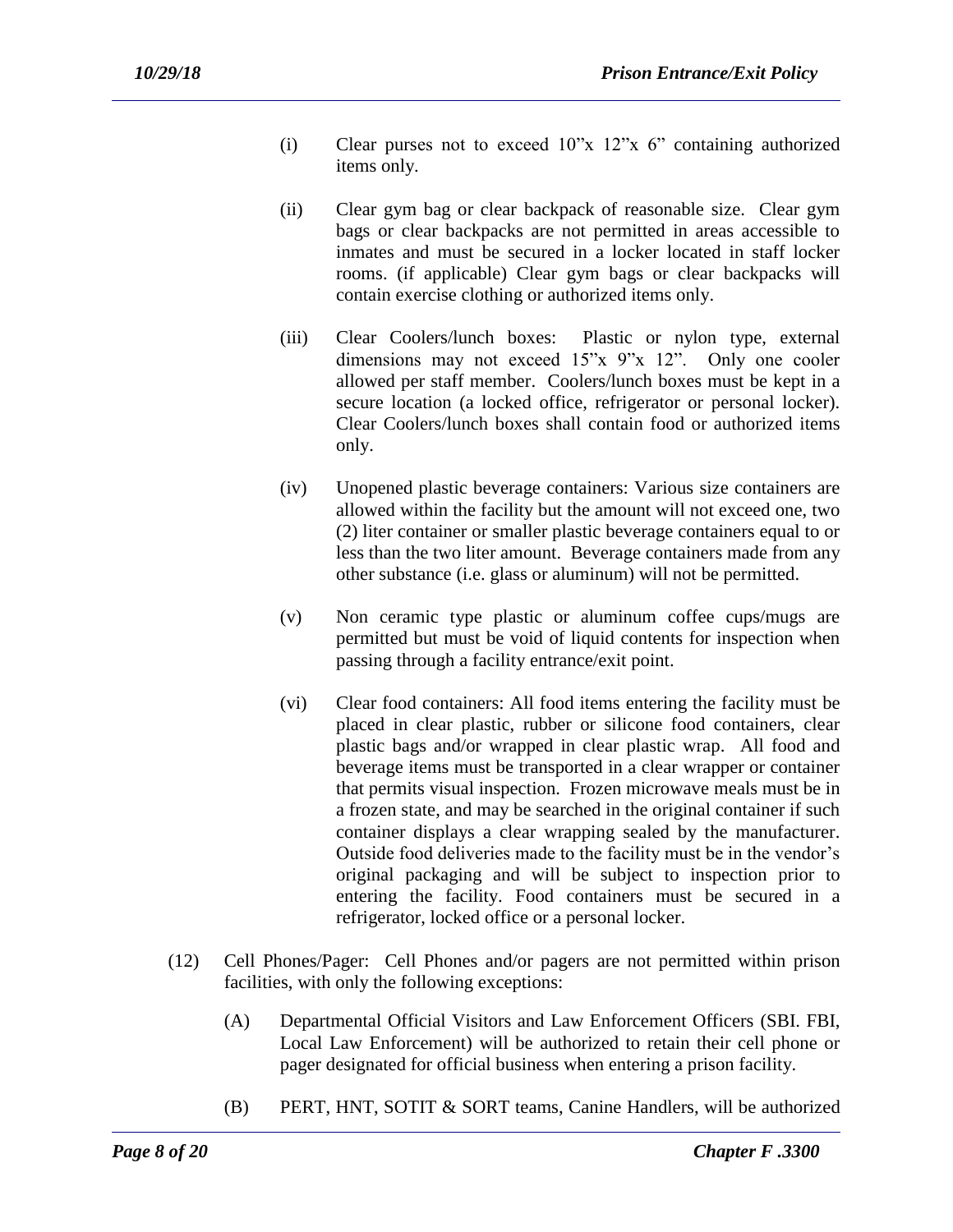to retain their state/agency issued cell phone or pager when entering a facility.

- (C) Each approved cell phone entering the facility will be documented.
- (D) In the event a State cell phone is misplaced or inadvertently falls into an offender's hands, the Facility Services Telecommunication's Office must be notified immediately at 919-838-3520 and the vendor will be requested to deactivate the device. Should a personal or other agency cell phone be misplaced or inadvertently fall into an offender's hands, the individual that was in possession of the phone must immediately deactivate the phone through their service provider.
- (b) AUTHORIZED ITEMS FOR VISITORS: Approved items must not be accessible to the offender population. These items must remain under close control by the visitors or secured in their vehicles at all times. All items are subject to search in accordance with section .3307 of this policy. Approved items are limited to:
	- (1) For offender visitors with small children may bring in a diaper, wipes, pacifier, and one bottle of milk. These items must be transported into the facility by either a clear plastic bag or a clear purse no larger than  $10"x12"x6"$ .
	- (2) Visitor key ring. (Vehicle keys only no ornaments)
	- (3) Picture I.D. or driver's license (mandatory)
	- (4) Cash for vending machines (where applicable)
	- (5) Legal documents (For attorneys)
	- (6) Food brought by volunteers for service clubs and or religious feasts are subject to search in accordance with section .3307 of this policy.
- (c) UNAUTHORIZED ITEMS: The following items will not be allowed within the confines of the facility at any time unless approved by the Facility Head or his/her designee:
	- (1) Any device or item, regardless of its intended use or design, if said item may compromise safety and security, and/or facilitate an assault, escape, insurrection, and/or interfere with or negatively impact the orderly and efficient operation of the facility.
	- (2) Weapons and associated components that include but are not limited to: firearms, ammunition, edged weapons, impact weapons, stun guns, chemical agents, or other weapons. Visiting law enforcement or correctional transport officers must store their weapon(s) in a weapons depository if it is available at the facility. If a depository is not available at the facility, then the weapon(s) must be secured in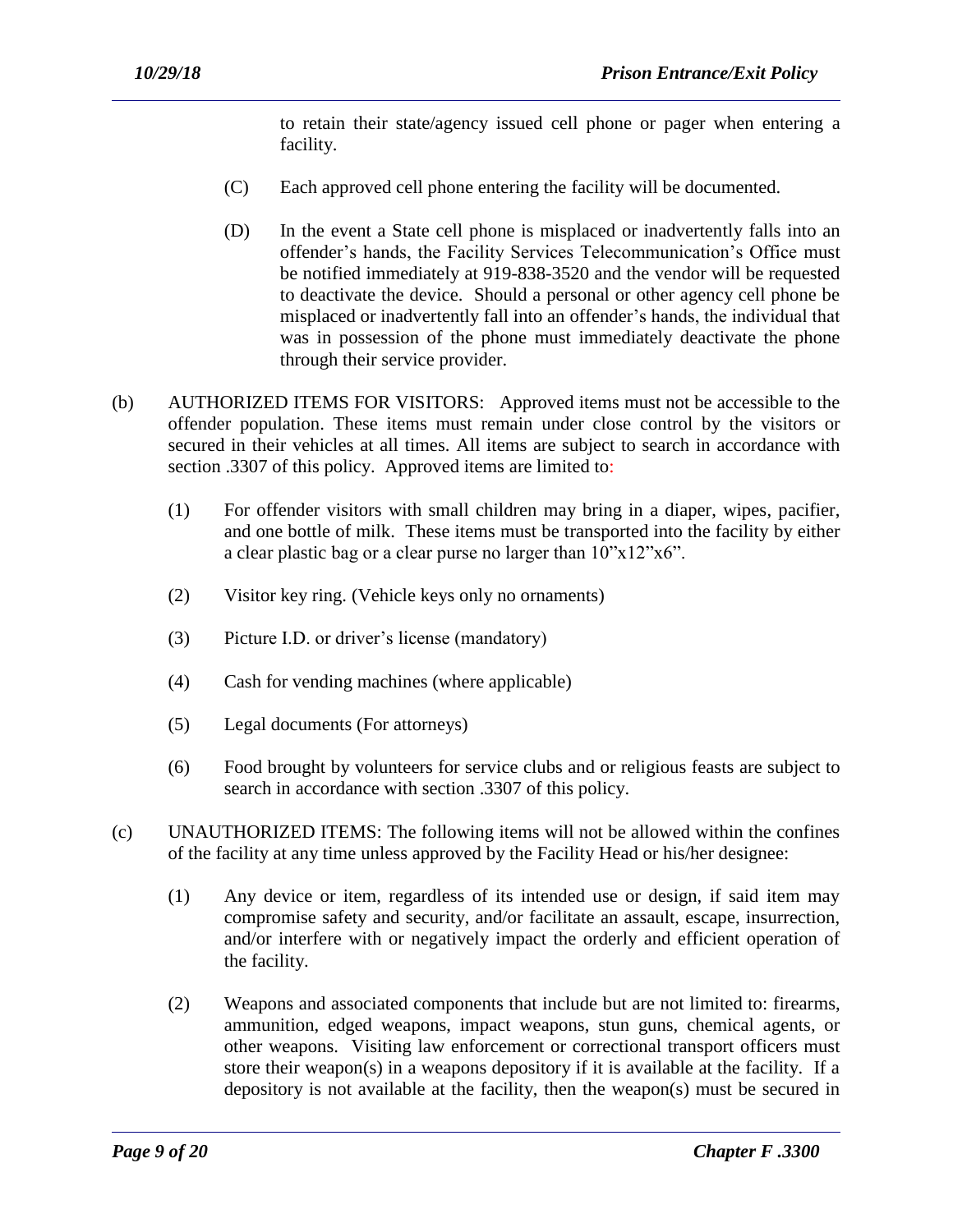either the trunk of the vehicle or in a locked glove box inside the vehicle if a trunk is not available (i.e. van, etc).

- (3) Personal handcuffs or handcuff keys, unapproved weapons belts, and other related personal equipment not issued by the facility or otherwise approved by Prisons policy. This will not apply to law enforcement officers, and staff assigned to Division of Community Corrections.
- (4) Protective apparel or equipment to include bullet-proof/bullet-resistant devices, or impact-resistant devices.
- (5) Excess Custody, Medical, or Maintenance uniforms
- (6) Excess personal clothing
- (7) Controlled substances; with the exception of prescription medication noted in .3306 (a)(6)
- (8) Unlabeled or bulk medications, either prescription or non-prescription
- (9) Chemicals or poisons
- (10) Hazardous materials, including volatile or flammable chemicals or agents or incendiary devices, matches or lighters
- (11) Aerosol containers, flammable materials such as nail polish remover, thinners, contact cement, alcohol, or any item labeled "Harmful or Fatal if Swallowed".
- (12) Knives (including pocket-knives), with the exception of State-owned pocketknives in the possession of a Maintenance Staff member and with a blade length no longer than three inches (3"). These pocket-knives may be purchased by the Facility and will be made a standard tool item maintained on the tool inventory.
- (13) Cutlery or utensils including but not limited to forks, spoons, and knives, though plastic utensils may be authorized.
- (14) Scissors or Letter openers
- (15) Audio and video recording devices except as authorized by the facility head; Authorized devices may be approved for security or program functions, but must be secured when not in use.
- (16) Cameras Exceptions made for cell phones in accordance with section .3306  $(a)(12)$  of this policy.

(17) Cellular or mobile phones – Exceptions made for cell phones and pagers or for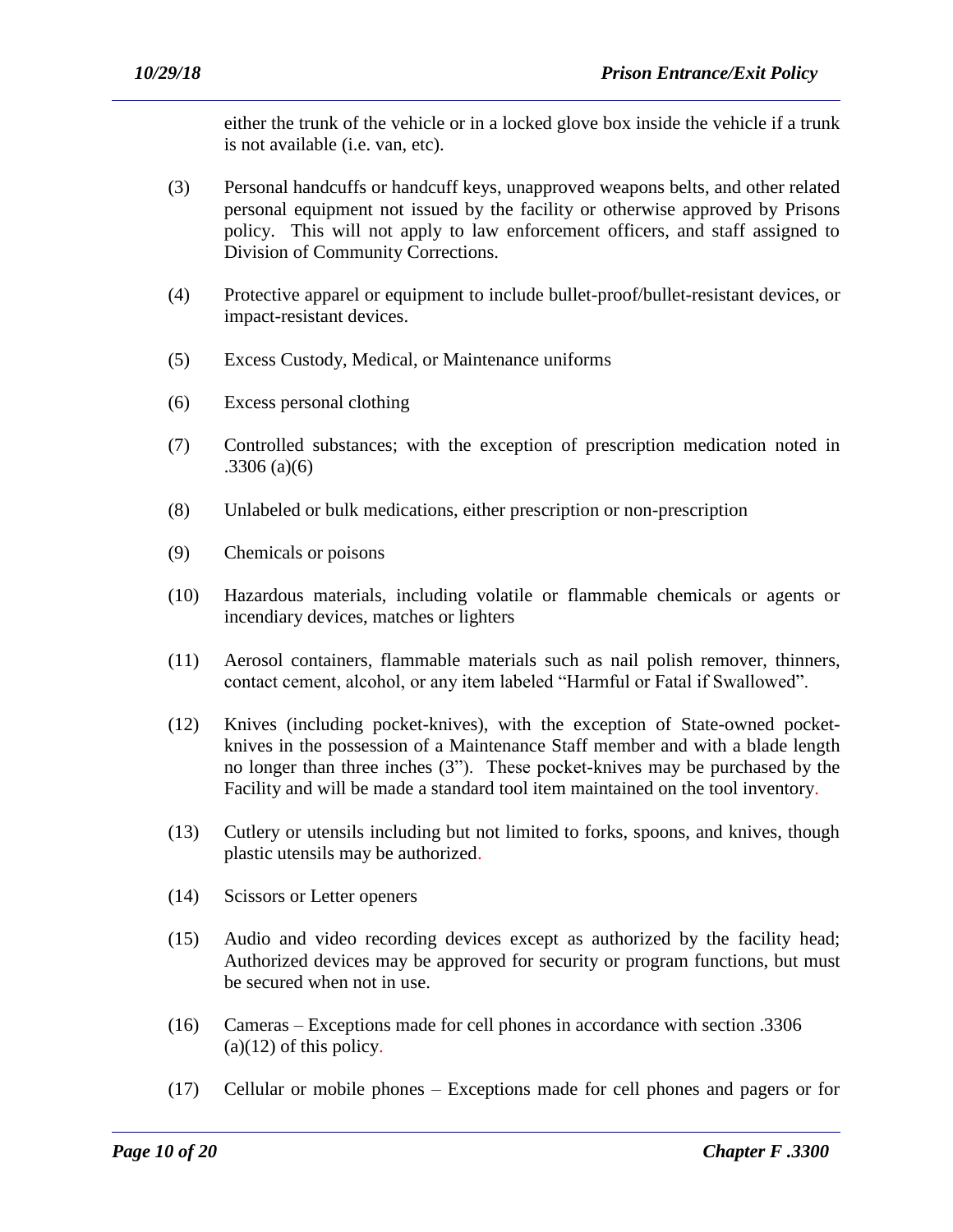staff identified in accordance with section .3306 (a)(12) of this policy.

- (18) Beepers/Pagers
- (19) PDA's (Personal Digital Assistants), unless approved by/and used by DOP Medical Staff (i.e. Treatment Doctors)
- (20) Personal computers (desk or laptop), IPAD, E-readers, or computer software or hardware
- (21) Computerized game devices such as Gameboys, etc
- (22) Electronic media and media players, including but not limited to televisions, CD/DVD players, MP3 players, and CDs and DVDs, with exception of cell phones consistent with section .3306 (a)(12) of this policy.
- (23) Communication equipment
- (24) Metal and/or aluminum cans/Pop-top canned items (i.e. canned soda, Beanie Weenies, Vienna Sausages, etc.).
- (25) Glass containers
- (26) Alcohol
- (27) Tobacco
- (28) Personal publications, newspapers, books, catalogs or periodicals which are not directly related to job duties
- (29) Any sexually explicit or obscene material
- (30) Tools, except for inventoried personal tools in the possession of approved contractors and vendors
- (31) Heating or air-conditioning devices
- (32) Any device that consumes or produces electricity or other energy that is not specifically identified as authorized in this procedure or approved by the Facility Head or his/her designee.
- (33) Motorcycle safety helmets (Facility will provide adequate storage area. Cannot go past Master Control)

Any issues or disputes concerning authorized or unauthorized items should be directed to the facility head or designee.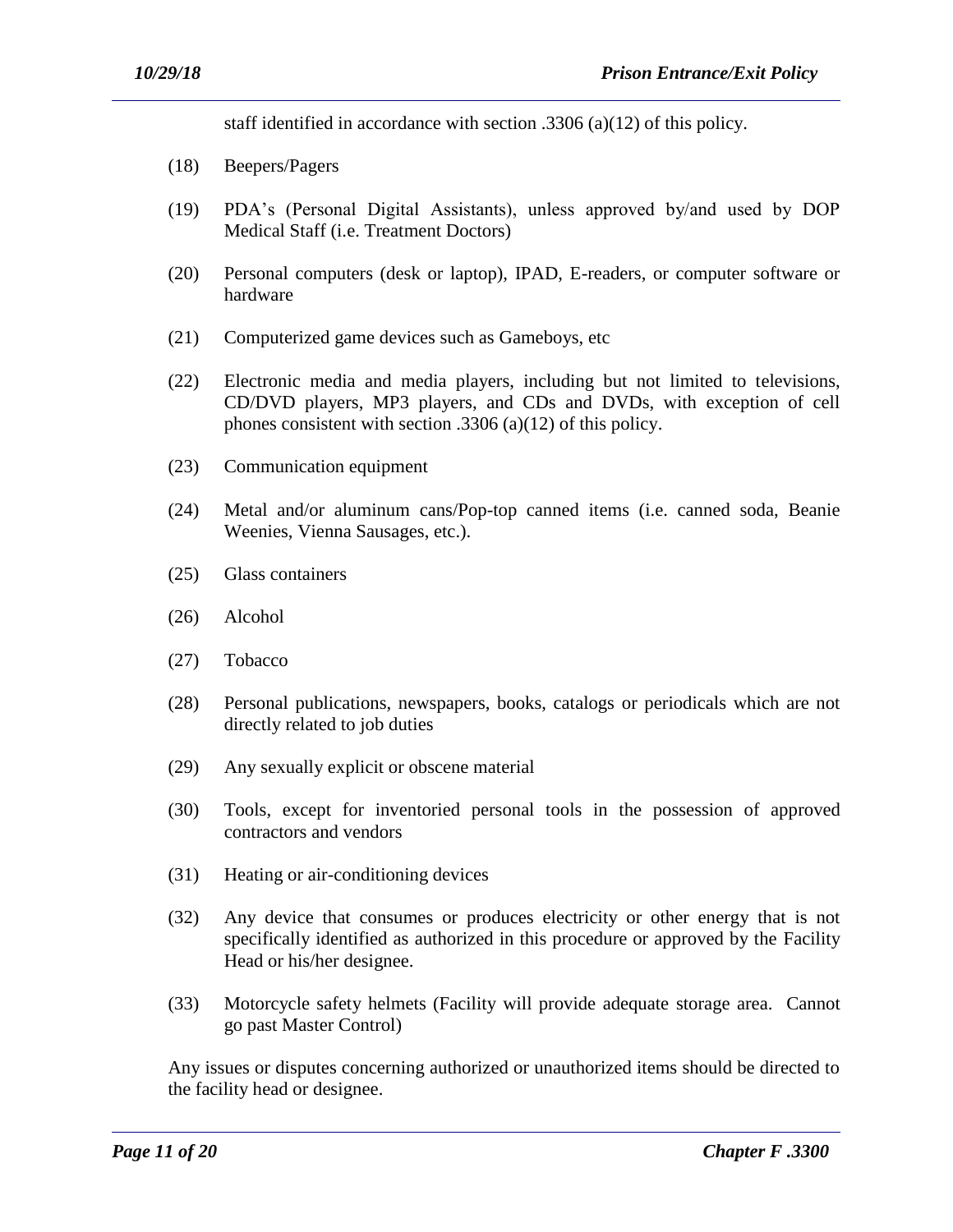## **.3307 SEARCH TO CONTROL CONTRABAND**

- (a) Search Notification
	- (1) Each facility head shall have signs in English and Spanish, posted conspicuously at all entrance roads to facility grounds and at all entrance/exit point and vehicular gate entrances to advise employees and visitors to the facility that:
	- (2) All persons, property, and vehicles are subject to search.
	- (3) Illegal drugs, alcohol, firearms, ammunition, explosives, weapons, cell phones, tobacco and other contraband are prohibited within the confines of the facility as defined by Prisons policy.
- (b) Metal Detection
	- (1) All facilities designated by Prisons Management shall be equipped with metal detectors, walk-through or hand held, at all appropriate entrance/exit points.
	- (2) All pedestrian traffic entering a facility will be processed through a designated, primary entrance at each facility. A designated secondary entrance/exit point may be authorized by the Region Director upon receipt of a written request from the facility head. All approved entrance/exit points must document each person's entrance/exit and use metal detection for search of persons and items.
	- (3) All personal items/effects to include hats, coats, belts, jewelry, hair clips, jackets, brief cases, purses, lunch containers, coolers, food items, etc. will be placed on a search table and all pockets will be emptied into provided container. These items will be hand searched and/or searched using metal detection.
	- (4) All persons entering a facility must be processed by passing through metal detection (walk-through, hand-held, and/or both). Failure to clear metal detection may result in the person not being allowed access to the facility.
	- (5) Any person who does not clear metal detection will be referred to the Facility Head or designee. If circumstances warrant, the Facility Head or designee may allow entrance as long as other security measures are met.
	- (6) Any person with a medical prosthesis/appliance that may alert metal detection must provide medical documentation from their doctor (i.e. Pacemaker Identification Card) of the medical prosthesis/appliance.

(c) Routine Searches (Pat/Frisk)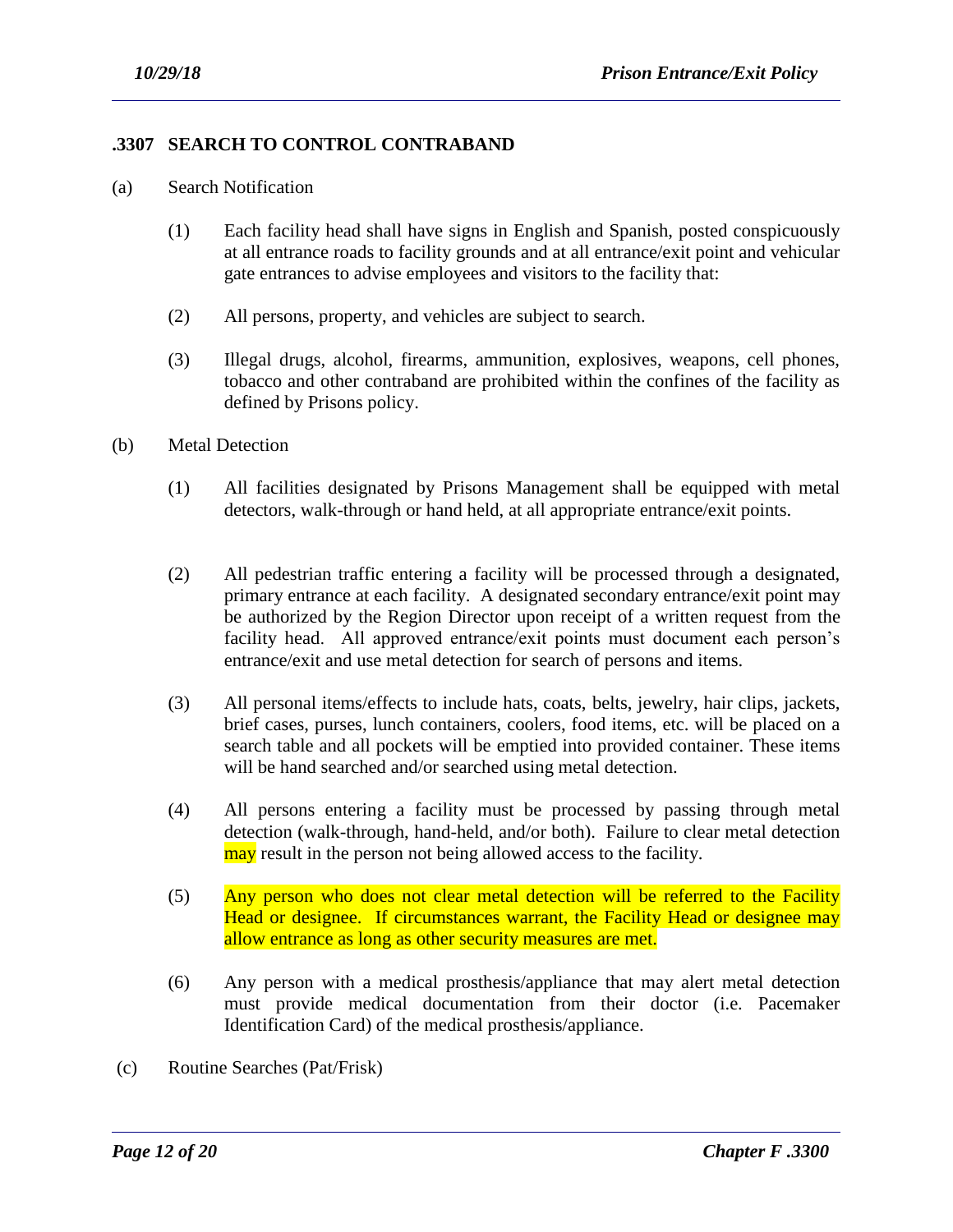- (1) All employees shall receive a routine search (pat/frisk) upon entry to a facility. Female Officers may conduct routine searches on either female or male employees. Male Officers shall conduct routine searches on male employees only.
- (2) Visitors All visitors sixteen (16) years of age or older shall receive a routine search (pat/frisk) upon entry to a facility. Female Officers may conduct routine searches on either female or male visitors. Male Officers shall conduct routine searches on male visitors only. When visitors are suspected of carrying contraband, the Officer in Charge is authorized to request the assistance of local law enforcement provided that such assistance results in a routine search of the visitors by an officer of the same sex.
- (3) All persons upon leaving or while in the confines of any NCDPS Prisons facility may be subject to a routine search of their person and personal effects. Any such search must be authorized by the facility head or designee. The right-to-search includes, but is not limited to, work areas, break areas, personal property, possessions, lockers, vehicles, and any other property located on facility property. Such searches are authorized by the Officer-in-Charge. Lockers (if applicable) will be searched at least once every six months and as often as necessary if suspicion arises.
- (4) Items belonging to a visitor such as purses, boxes, briefcases, or other personal items will remain outside the confines of any NCDPS Prisons facility. Exceptions may be approved by the facility head or designee. If approval is granted, the personal effect(s) in question will be subject to a thorough visual and/or metal detector search. Any visitor who refuses to submit to a search of their belongings will be denied entry into the facility and will be subject to permanent revocation of visiting privileges.
- (5) A person's wallet or employee's purse may not be handled by the searcher, but shall be opened completely by the owner/bearer and its content displayed.
- (6) All persons entering a close/medium facility must be processed by passing through metal detection (walk-through, hand-held, and/or both). Failure to clear metal detection will result in the person not being allowed immediate access to the facility. The person who does not clear metal detection will be referred to the Facility Head or designee. The Facility Head or designee has the authority to allow entrance as long as other security measures are met.
- (d) Complete searches (unclothed).
	- (1) Of visitors, volunteers, vendors, etc. is solely the authority of local law enforcement. While such searches may be conducted on agency property,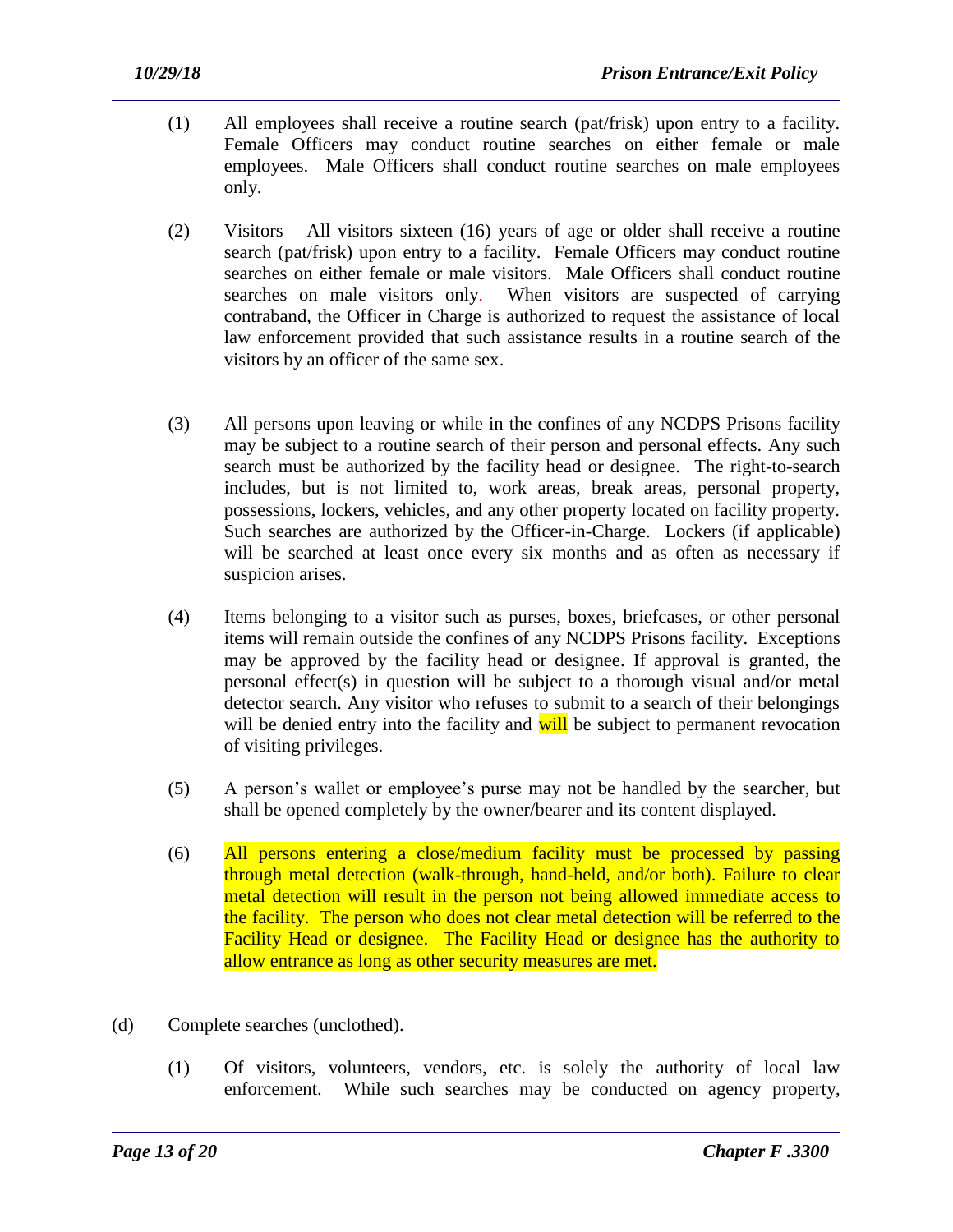Division staff should not provide assistance. Any complete search by law enforcement officers shall be conducted in an area that affords the maximum level of privacy to the visitor and to law enforcement personnel while the complete search is performed. If a law enforcement officer of the same sex as the visitor is not available to conduct a complete search then the visitors will be declined entry into a facility.

- (2) Of employees who consent is solely the authority of local law enforcement. Any complete search by law enforcement officers shall be conducted in an area that affords the maximum level of privacy to the employee and to law enforcement personnel while the complete search is performed. If a law enforcement officer of the same sex as the employee is not available to conduct a complete search, then law enforcement may ask for assistance from a same sex division employee of superior rank to the employee being searched; or local law enforcement may removed the employee from the premises.
- (3) Body cavity search of employees is solely the authority of local law enforcement.
- (4) Refusals Any persons attempting to enter any NCDPS Prisons facility who refuses to comply with any required search (i.e. routine, metal detection, etc.) of themselves or their property or to produce and/or identify the item causing the metal detection to alert (where applicable) will not be allowed to enter the facility. A written report detailing the person's refusal shall be prepared by the staff member(s) involved and forwarded to the officer in charge for inclusion in an incident report.
	- (A) Employees Who refuse to submit to a search or refuse to remain in the area as ordered, shall be denied access to the facility. Appropriate disciplinary action up to and including dismissal, shall be initiated in accordance with the Department's Disciplinary Policy and Procedures.
	- (B) Visitors Who refuse to submit to any search shall be denied entry into the facility and should be considered for exclusion from an inmate's approved visitors' list in accordance with the inmate Visitation Policy/Procedure policy, D.0200
- (5) Any persons found with any unauthorized items will be reported to the OIC immediately.
- (6) If contraband is found on a person or in the personal effects of a person, the contraband should be confiscated and local law enforcement authorities may be notified immediately.

(A) Until local law enforcement authorities arrive, reasonable efforts short of the use of force should be utilized to encourage the visitor to remain at the facility. If the visitor refuses to remain then as much descriptive and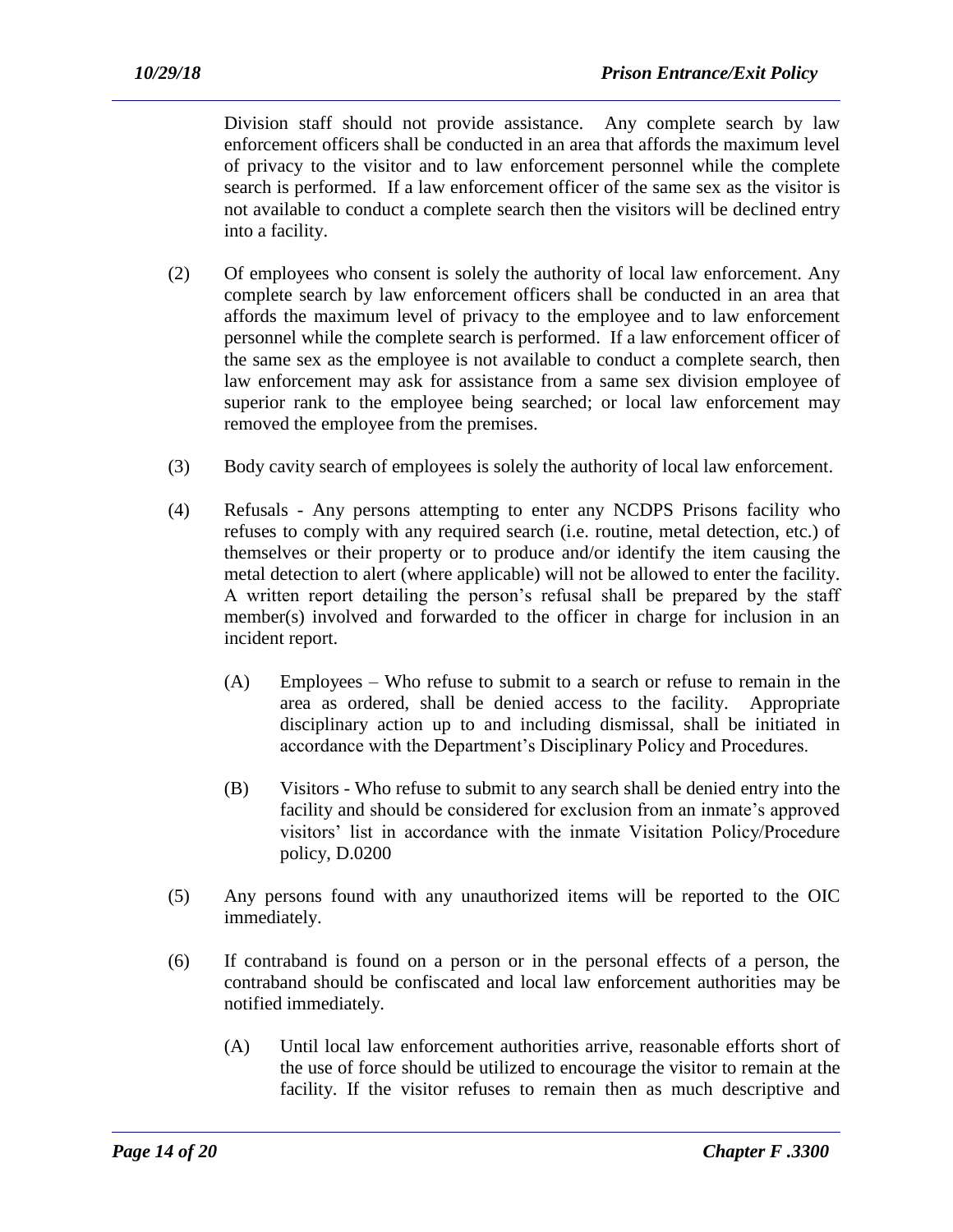information data as can be accumulated by correctional staff regarding the identity of the visitor and direction of departure and method of departure should be communicated to the local law enforcement officers.

- (B) An employee may be ordered to remain in a designated area until local law enforcement authorities arrive. Whenever possible more than one staff person should be present in the area and one of these staff persons should be a supervisor superior in rank to the person searched. If the employee refuses to remain in the area as ordered, appropriate disciplinary action up to and including dismissal, shall be initiated in accordance with the Department's Disciplinary Policy and Procedures. A written statement detailing the employee's refusal shall be prepared by the staff member(s) involved and forwarded to the officer in charge for inclusion in an incident report.
- (7) If prior to entry, prison officials receive reliable information that a person will attempt to smuggle contraband into the facility, the Officer in Charge should contact the local law enforcement agency for assistance.
- (e) Vehicle Search Inside Secure Perimeter
	- (1) Other than inmate transport vehicles, vehicular traffic involving departmental vehicles will be permitted inside the secure perimeter, only in situations where reasonable alternatives cannot accomplish the movement of materials, equipment, supplies, or other legitimate purposes.
	- (2) If it is determined that a departmental vehicle (other than offender transport vehicles) is required to enter the secure perimeter, the officer-in-charge or designee will be contacted for authorization. The officer-in-charge or designee will:
		- (A) make a determination of the necessity of such access or if a reasonable alternative can accomplish the same objective;
		- (B) consider whether the compound needs to be closed while the vehicle is on the compound or if sufficient staff is available to ensure safe movement; and
		- (C) if the officer-in-charge or designee authorizes entry, ensure that the authorized vehicular access is noted on the facility's shift narrative.
	- (3) Each facility's standard operating procedures will stipulate how many vehicles may be inside the perimeter at any one time, and will specify the Officers duties and responsibilities when assigned to a loading dock, sally port, entrance gate, etc… Facility Standard Operating Procedures will also specify the number of offenders utilized to load/unload vehicles and specify when designated offenders have access to the loading dock or sally port area. These areas are not to be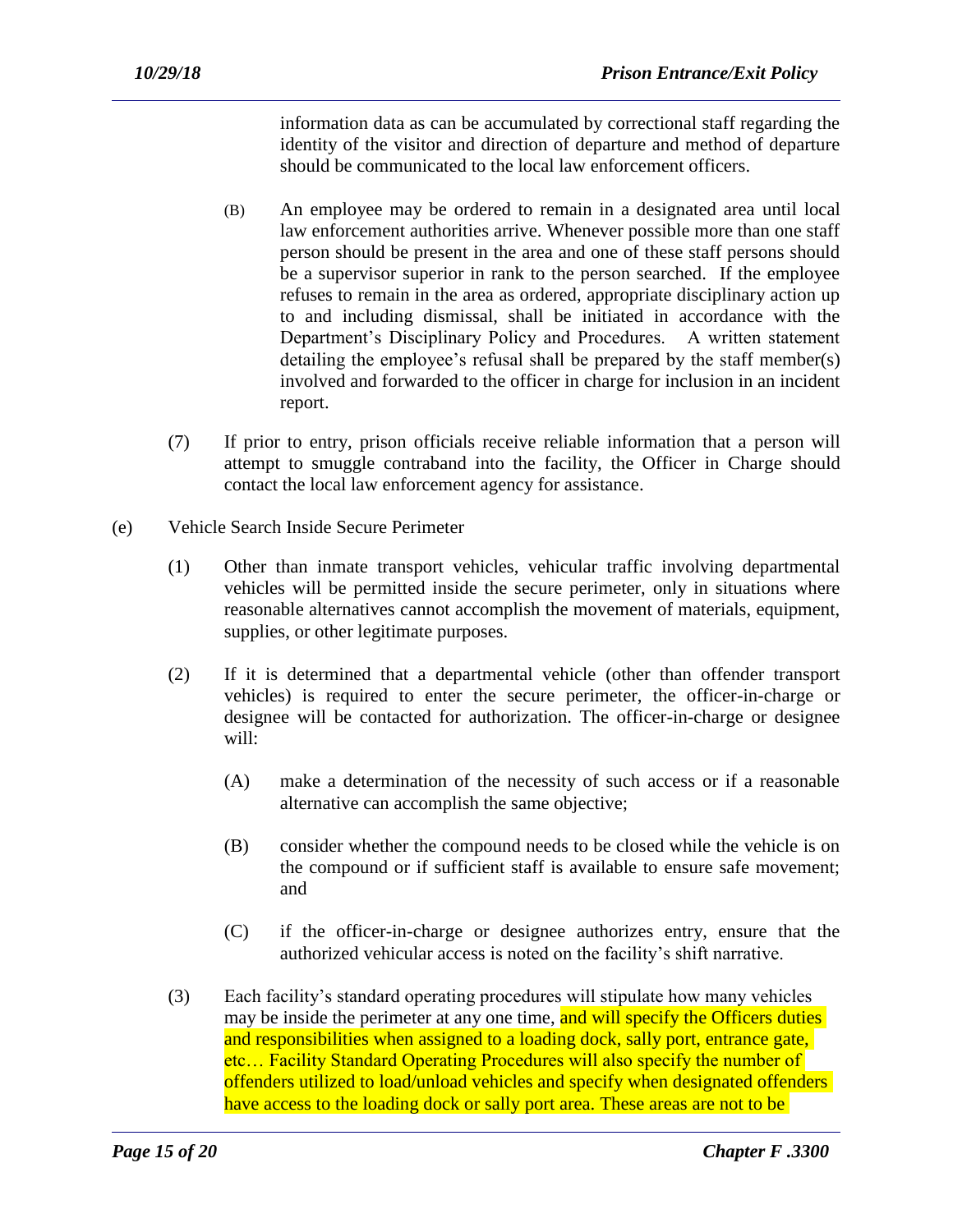#### accessible by offenders other than those assigned to work this area.

- (4) All vehicles, commercial, private, or facility, will be thoroughly searched both entering and departing the facility to prevent the introduction of contraband or use of the vehicle as a means of escape by offenders. Vehicles will be searched above, inside, under the hood, and below. Additionally, any attachment to the vehicle such as trailers, carts, toolboxes, etc., will be searched prior to entry and exit of the institution. Specialized vehicles such as food trucks, waste trucks, will receive a thorough inspection. All clothing baskets, furniture boxes, or other containers that are large enough to conceal an offender will be checked before being loaded onto a vehicle. Mirrors and probing rods will be kept readily available to aid in checking these containers.
- (5) At close/medium custody facilities, vehicle keys will be placed in a secured area such as a tower or key box after the vehicle has entered the confines of the facility and prior to offenders accessing the vehicle.
- (6) All non-departmental persons will be questioned regarding possession of unauthorized items or contraband (e.g. firearms, ammunition, narcotics, knives, ropes, jacks, tools, cell phones, tobacco, etc.). Prior to being allowed entry, the driver of the vehicle will turn over any articles offering a threat to the security of the facility to staff who will ensure they are stored in a secure area until his/her departure. Items remaining on the vehicle (e.g. ropes, jacks, etc.) should remain secured while within the facility. All vehicle occupants are subject to search pursuant to section .3307 of this policy.
- $(7)$  Vehicles entering the secure perimeter will keep their windows rolled up and the doors locked at all times while inside the compound. Vehicles inside the compound will be locked while parked and unattended. If a vehicle needs to be left inside the compound overnight, it will be rendered inoperable by the driver by removal of an engine part necessary for its operation (i.e. battery removal, etc.). No motorized vehicles will be stored, parked or left unattended in the loading dock or sally port areas. There will be constant supervision of the areas anytime an offender or vehicle is present. Offenders will be under constant supervision when on the loading dock. The loading dock/sally port Officer will maintain a log of all incoming and outgoing vehicles to include company name, license tag number, date and time in and out.
- (8) Prior to entry, a careful inspection of the interior of vehicles such as a box truck, semi-truck, etc., will be conducted. The cargo truck will remain secured until it reaches its destination and an officer is present at the rear of the truck to closely monitor the loading/unloading of the truck. The officer will maintain constant visual observation of the loading/unloading area of the truck and, upon completion, will secure the cargo bay. The cargo bay will remain secured until it is inside the sally port area for an exit security inspection. Vehicles will be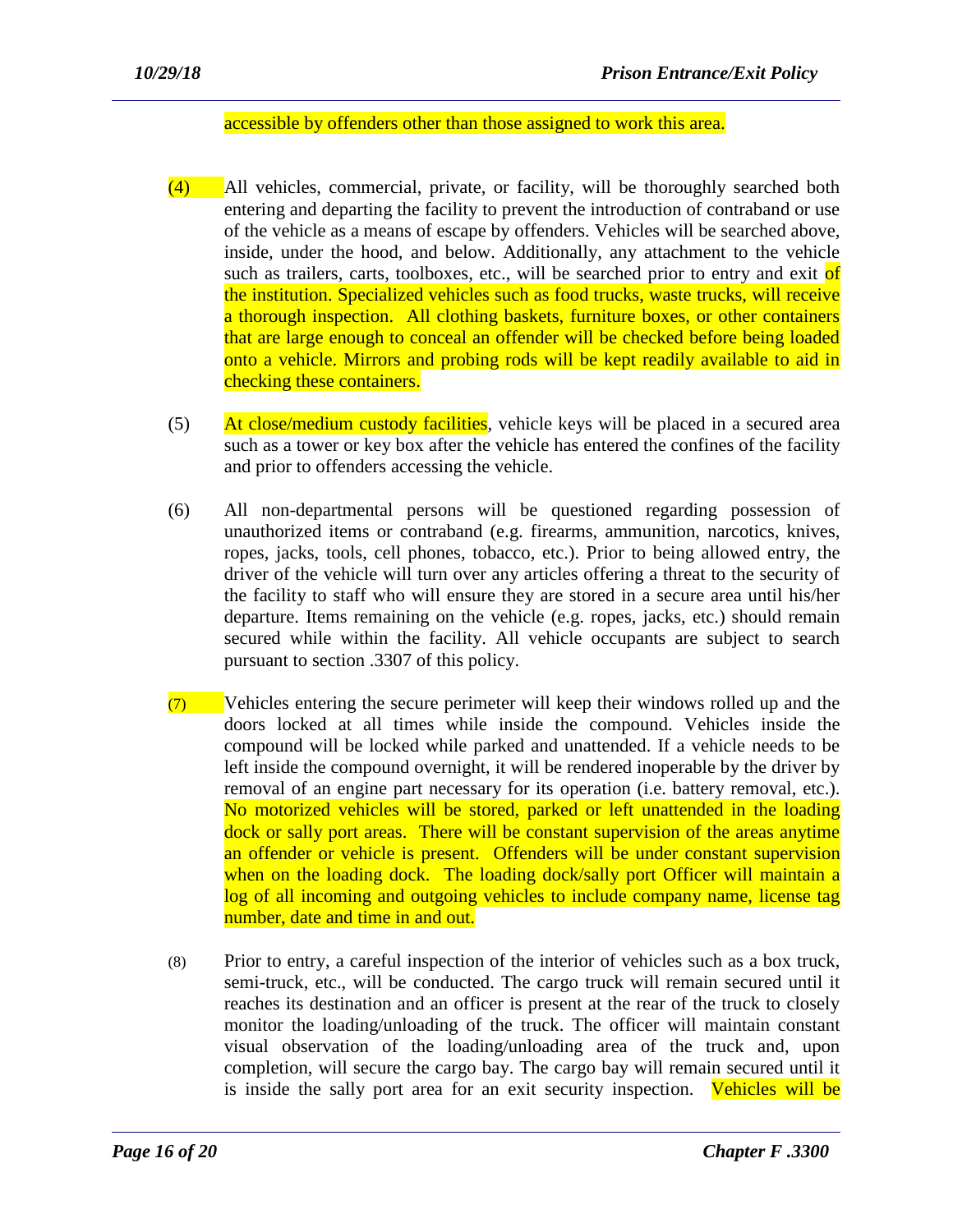allowed to exit the area only after all offenders have been accounted for.

- (9) Commercial vehicles leaving the facility will have a designated point at which to stop before reaching the vehicle entrance/exit gate so that the driver can establish to the assigned gate officer the fact that s/he is not under duress.
- (10) During formal counts, vehicles will be held at the gate area until the count is officially cleared this includes transfer buses, enterprise vehicles, law enforcement, etc.
- (11) In situations where a life threatening medical emergency exists, the normal search requirements for vehicles entering and exiting the facility compound via the vehicle gate will be suspended for emergency vehicles (e.g. ambulance or fire truck) called to provide emergency transport. In order to expedite the ambulance entrance/exit, security staff will meet the ambulance at the gate and provide constant observation of the vehicle until the ambulance exits the compound. Staff should positively identify the emergency personnel, as well as look inside the vehicle to ensure there is no breach of security.
- (12) Pedestrian traffic through vehicle access gates will be restricted to only those persons whose job responsibilities require use of this entrance/exit area. The facility head, or designee, will determine what pedestrian traffic will be permitted through this gate; however, this should be based on need rather than convenience. Any person entering through any vehicle gate will be subject to search in accordance with section .3307 of this policy
- (13) All loading dock/sally port areas will be well lit in order to permit good observation during periods of low/limited light. These areas shall remain clean and well organized. No excess storage or other items such as wooden pallets or milk crates will be left in this area past the end of the workday, unless they are secured by cable or chain, or locked in a separate fenced area.
- (14) All dumpsters, recycling or trash containers inside the secure confines of the facility will remain locked and secured when not in use. Trash compactors will be secured with padlocks at both the front and back access points.
- (15) Offenders assigned to the loading dock area will wear a safety vest with the word "INMATE" printed on the back for clear identification.
- (f) Employee's Personal Vehicle Search
	- (1) Employees will ensure their parked and unattended personal vehicles are locked and the windows rolled up while on state property.
	- (2) If a vehicle is found to be unlocked, the officer-in-charge will be notified immediately.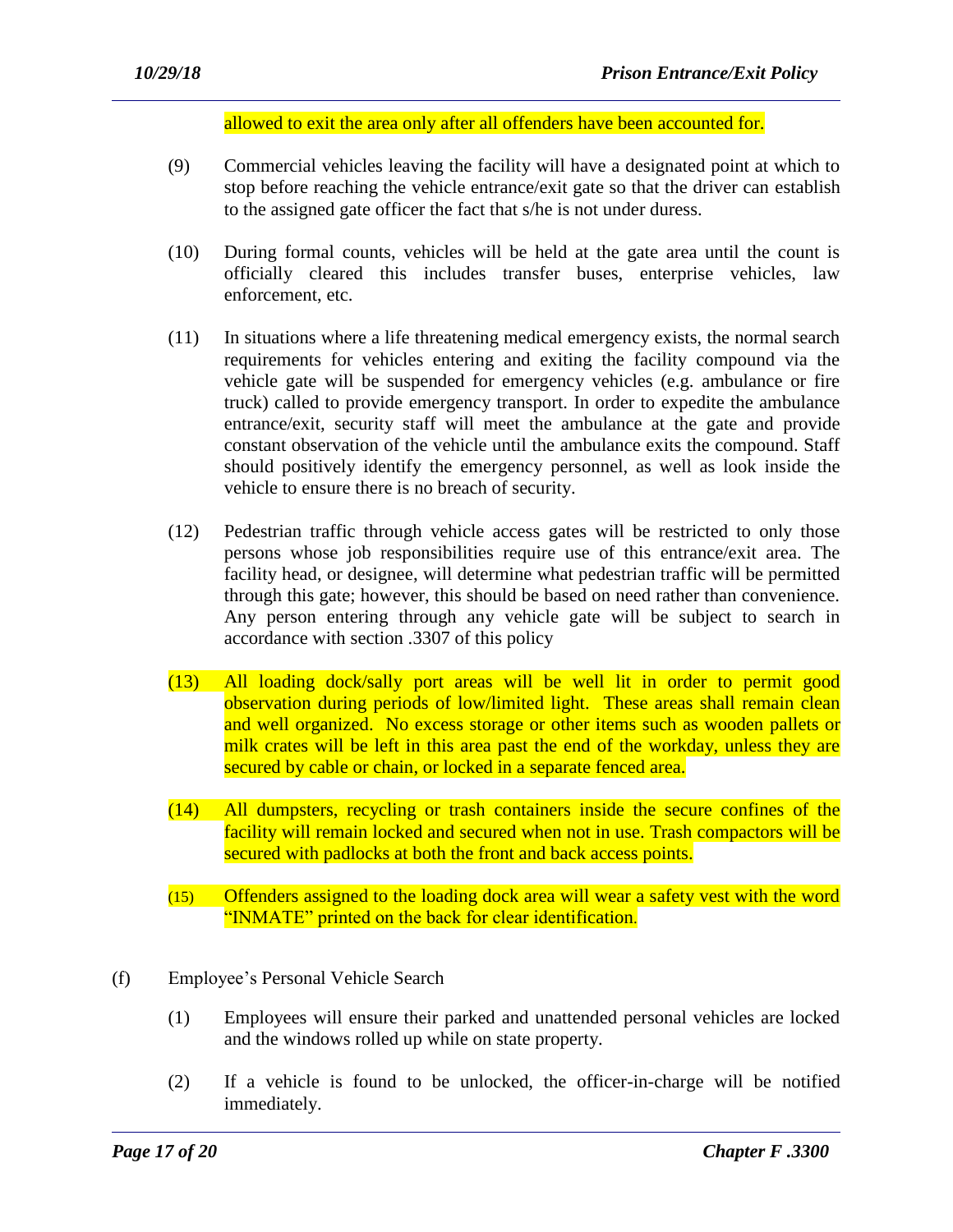- (A) The driver of the vehicle will be determined via consultation with local law enforcement (license registration) and then notified to report to the vehicle.
- (B) Action will be taken to secure the vehicle and/or the vehicle contents.
- (3) Employee vehicles parked on Division property are subject to external inspections by Department staff and/or Narcotic Detection Canines.
- (4) Employee vehicles on Division property may be searched if consent is given by the employee, or a Search Warrant has been properly issued and is being served by a law enforcement agency, or under some other legal justification for a search as determined by local law enforcement officials.
- (5) Employees who bring a personal firearm onto NCDPS Prisons facility property must obtain written authorization in advance from the facility head.
	- (A) Staff members who carry a firearm to and from work in their personal vehicle are expected to store it in a locked glove box, locked box or locked trunk.
	- (B) Firearms will not be placed in toolboxes or other similar storage devices affixed to or located in a truck bed.
	- (C) If the vehicle is a Jeep or similar soft top, no top, and/or no trunk type of vehicle, then a firearm must be secured in a locked box in order to be approved to have it on state property.
	- (D) Firearms will not be removed from a vehicle while on state property.

## **.3308 AUTHORITY TO DETAIN**

- (a) Prisons staff may detain another person when the staff member has probable cause to believe that the individual to be detained has committed in his or her presence any of the following:
	- (1) A felony
	- (2) A breach of the peace
	- (3) A crime involving physical injury to another person
	- (4) A crime involving theft or destruction of property
- (b) The detention must be in a reasonable manner considering the offense involved and the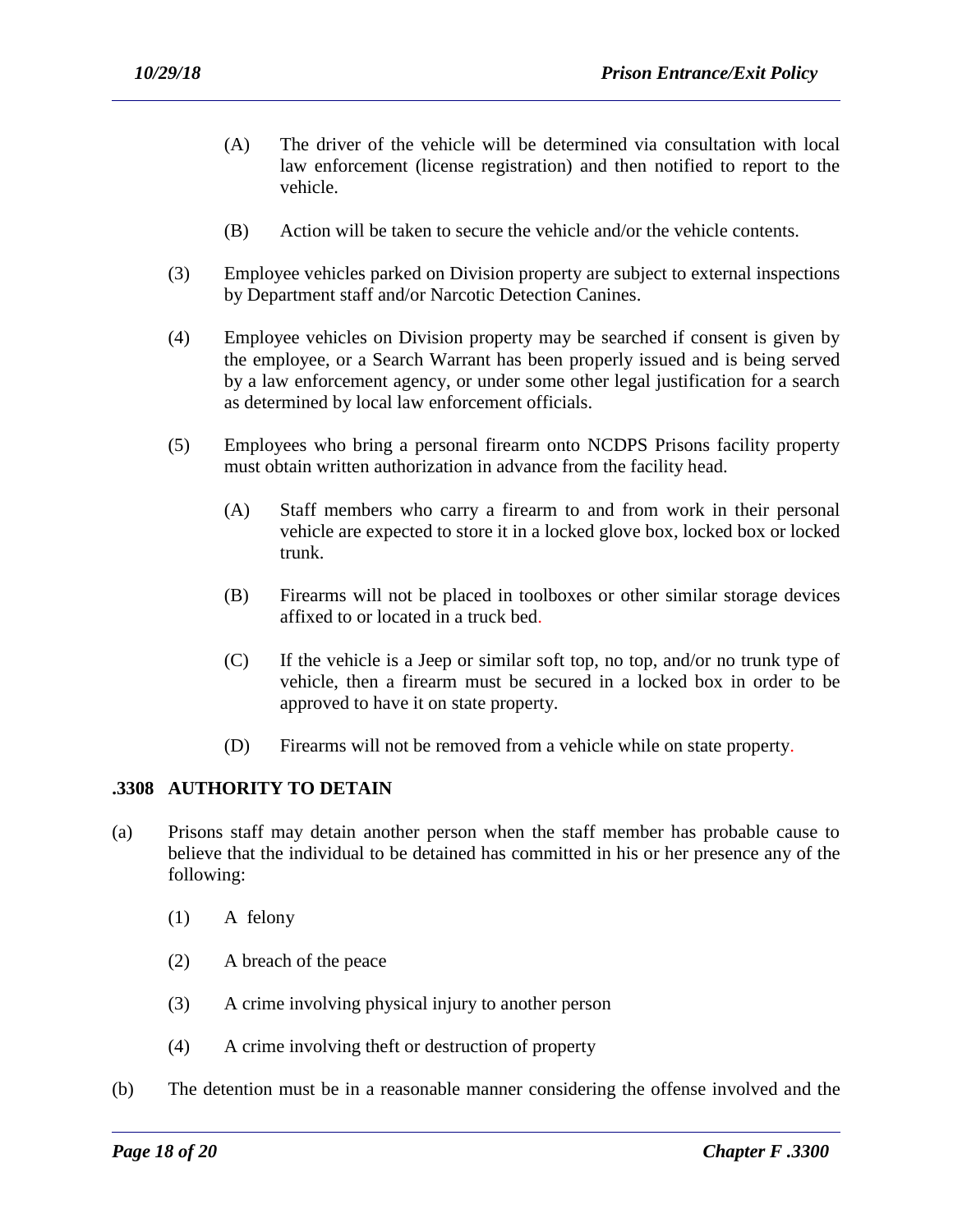circumstances of the detention.

- (c) The individual may not be detained any longer than required to accomplish the earliest of the following:
	- (1) The determination that neither of the events described in section F.3308 (a) above has occurred.
	- (2) Surrender of the individual being detained to a law enforcement officer.
- (d) A staff member who detains another person must immediately notify a law enforcement officer and must then surrender the person to the law enforcement officer , unless the staff member releases the person pursuant to section  $F.3308(c)(1)$  above.
- (e) This section does not pertain to situations is which contraband is found on the person or in the personal effects of a visitor. The procedure to follow for that situation is detailed in Section F.3307 (d) (6) of this policy.

## **.3309 DESIGNATED ENTRANCE/EXIT POINT AT MEDIUM/CLOSE CUSTODY FACILITIES**

- (a) Setup
	- (1) Each facility must designate a single entrance/exit point to conduct a proper search of employees and visitors.
	- (2) The layout and function of the facility's entrance/exit point must be documented in the facility standard operating procedures and be approved by the Region Director.
	- (3) The smaller the entrance/exit point; the fewer number of persons allowed in the area during search.
	- (4) At minimum, the entrance/exit search station should have the following:
		- (A) Metal detection device(s) (i.e. walk-through, hand-held, or both) (Standardized model per Security manual section .1400).
		- (B) Table or tables.
		- (C) Baskets to separate each individual's personal items.

(b) Staffing

The entrance/exit point is the cornerstone in the facility security net to prevent contraband. Therefore, it is considered a specialized assignment requiring specialized